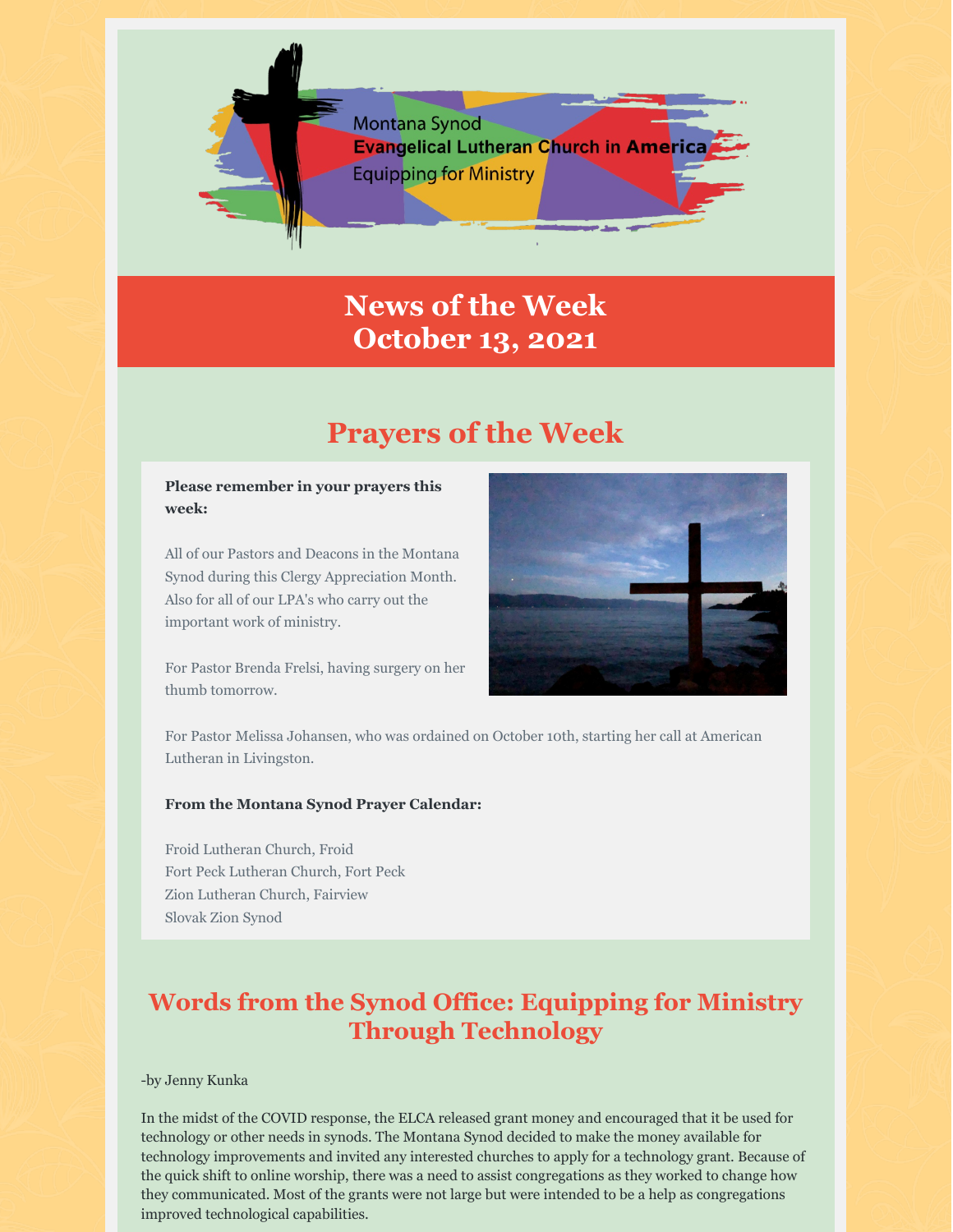Over the course of the last year, the synod has disbursed \$10,000 to about sixteen congregations. No one was turned down. The following are examples of how three churches used the grants to help share the Gospel.

#### **Pastor Tim Tharp at First Lutheran Church in Savage.**

At First Lutheran Church, the grant was used to help off-set the costs of a new sound system and video broadcast system in the church. Features of this new system include wireless headset and lapel mics, wireless handheld mics, and corded mics. It all ties into a new sound-board that is in the balcony instead of in a back room to the side of the altar. This has greatly enhanced our Facebook live broadcasts as it feeds the audio directly into the streaming feed instead of an external video/audio source receiving the sound from the speakers in the sanctuary. In addition to this, we tied the audio/video feed to monitors throughout the rest of the church, including a large 85" TV in our brand-new fellowship hall, the basement (former fellowship hall area), and a classroom. This way, we can send the full experience of a service into multiple overflow areas during a large funeral or other event in the church.

I was never a fan of live-streaming services, but after COVID hit, this ministry became a priority. We now have regular Facebook worshipers who are consistent every single Sunday and people who are traveling, at the lake, or elsewhere on a Sunday morning have all reported that they 'attended' FLC via technology. Also, we only have services at Grace Lutheran in Skaar, ND every other week, but there are members who watch on Facebook on those off-Sundays.

Due to the installation of the large TV and the audio/video tied to monitors through the church, First *Lutheran also now has the capability to provide a quality experience for "virtual" meetings and classes. Their technology can be used for synod-sponsored distance events, NRIT classes and any other online classes or trainings the church wants to of er to members of the congregation or community.*

#### **Pastor Seth Nelson at Faith Lutheran Church in Ronan**

Faith Lutheran Church received a generous grant from the Montana Synod to help us install a video camera and audio system to livestream our worship services on YouTube. This project was first inspired by the temporary need to worship remotely during the COVID-19 pandemic,but was given greater purpose and vision at a funeral we had in May of 2020. Several family members were unable to travel back for their grandmother's service, so we used a video camera to record the service which we then uploaded and made available online afterwards. Family members were able to attend the service remotely from Texas, Pennsylvania, New York, and as far away as Peru. We realized after the service, that families are far more spread out than they used to be and there is real ministry in livestreaming our services on a permanent basis. The grant we received from the Montana Synod helped us make this happen, and we are grateful for God's guidance and blessing on this expanded ministry opportunity.

*For the first seven months of the pandemic, Pr. Seth pre-recorded services, which required about 20* hours a week of his time to shoot, edit together and publish. It was a recipe for burnout so the *technology, which allows the church to livestream instead, has freed him from that burden.*

#### **Pastor Peter Erickson at Our Savior's Lutheran in Columbia Falls**

At Our Savior's Lutheran, the grant money helped to buy a controller unit for a PTZ optics camera. The church had purchased the camera with their own money but only had a remote control which was clumsy. Having the controller, which includes a joystick, makes camera movements much smoother. It's easy to use and means that just about anyone can now run the camera – they simply follow the bulletin, press the right button at the right time, and the camera maneuvers into place and zooms in or backs out. The easy-to-use equipment expands the number of people who can help with streaming and recording.

Our Savior's also purchased an interface system so the sound from the recording goes into the computer and connects with the livestream. This means that people hear the actual audio from the sound system rather than the fuzzy audio from the whole room. Quality audio helps the online viewer feel closer and more connected to the worship service. Because there are people at Our Savior's who participate in the service only through Facebook and YouTube videos, the church is thankful to have the right equipment so they can provide quality recording and streaming.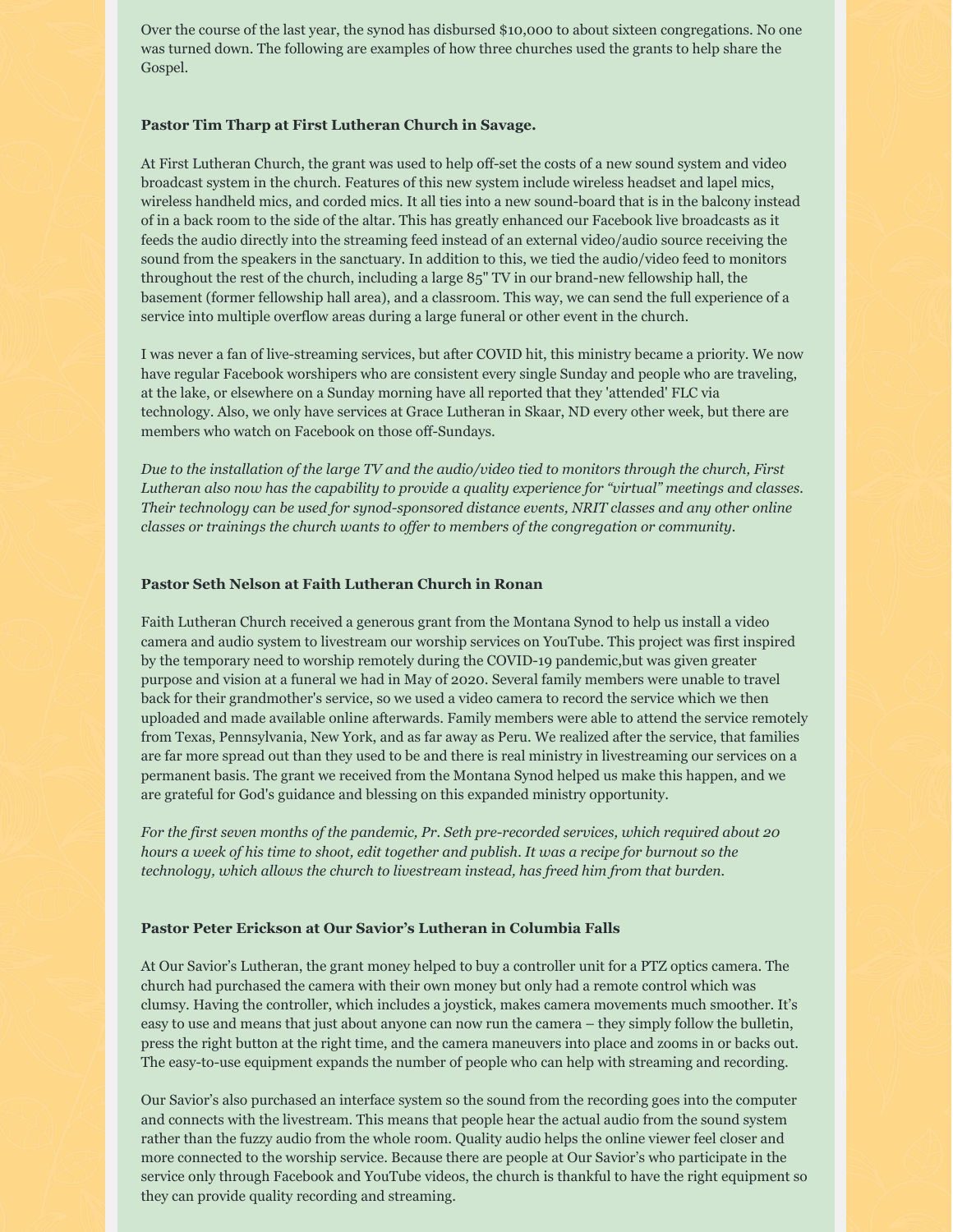Last, but not least, Our Savior's Lutheran used part of the grant money to buy a new external hard drive to store the numerous video files they've created.

## **Bishop's Convocation**

The Bishop's Convocation will be held online, November 3rd and 4th, from 9:30 to noon both days. Please mark your calendars as attendance at the Bishops Convocation is required for all rostered leaders.

### **Chico Pastoral Conference Cancellation**

Dearest Colleagues,

We are sorry to say that, for the third time, the Pastoral Retreat at Chico for the first week of November has been postponed. Due to the current surges within the state's hospitals, we do not feel it is appropriate to come together at this time.

We do plan to pursue a retreat at Chico the week after Easter next year, however we are currently striving to learn how to live with Covid.

**Please remember to cancel or move your reservations to the week after Easter next year!**

**As of October 4th the Synod Staff will begin traveling for essential reasons only.**

**Also, masks are required in the Synod office and we ask that if you plan to come into the building for longer than a drop off, that you are vaccinated.**

**The Synod Office will be staffed, so please always feel free to contact us by phone or email.**

**The Montana Synod Staff will be providing a recorded sermon following the lectionary for any interested, especially those congregations currently without a pastor.**